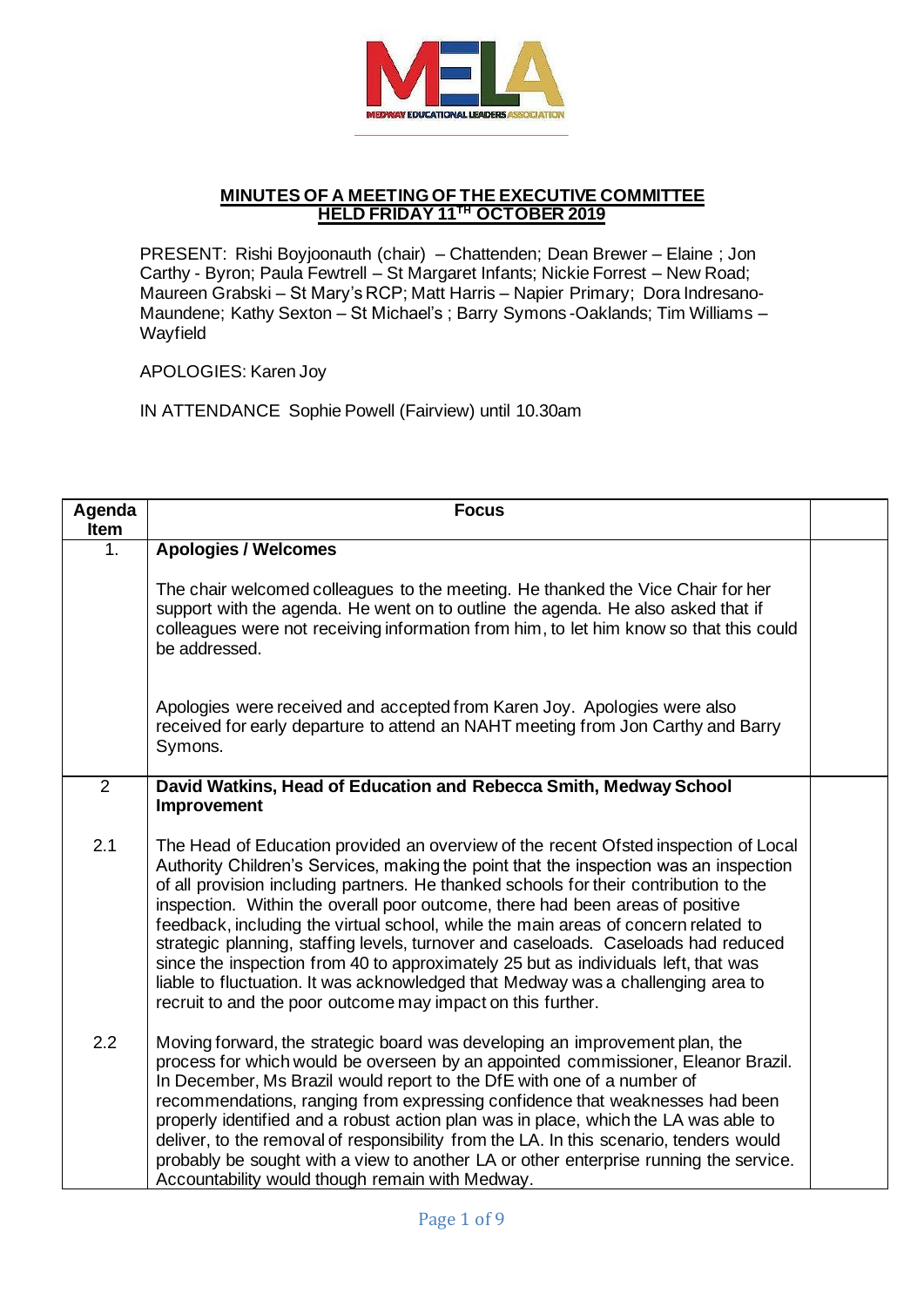

| 2.3  | Following the departure of the previous Assistant Director, an interim AD, Jean Imray<br>has been appointed from mid-October for a period of 12 months. A member of the<br>executive queried the reason for the post being interim rather than substantive.<br>They were advised there was a view that the skill set required to effect the necessary<br>change was not usually found in those applying for a substantive post at this level.                                                                                                                                                                                                                         |                           |
|------|-----------------------------------------------------------------------------------------------------------------------------------------------------------------------------------------------------------------------------------------------------------------------------------------------------------------------------------------------------------------------------------------------------------------------------------------------------------------------------------------------------------------------------------------------------------------------------------------------------------------------------------------------------------------------|---------------------------|
| 2.4  | In response to a question about actions being put in place to safeguard<br>children between now and December, David Watkins advised of a need to move<br>quickly and the first meeting of the strategic board was being convened on 24 <sup>th</sup><br>October, which the MELA chair was attending. New social workers had been<br>recruited following a Cabinet agreement to provide funding and some staff had been<br>asked to leave.                                                                                                                                                                                                                             |                           |
| 2.5  | Headteachers raised questions about Early Help capacity and were advised that<br>there was a recognition that this aspect needed strengthening and approval to<br>commence this was awaited. A headteacher commented that Early Help had not<br>always been supportive, for example in terms of coming out to school to deliver<br>training. David Watkins replied that if furnished with the detail of headteachers'<br>concerns, he would aim to address them, directing activity if necessary.                                                                                                                                                                     |                           |
| 2.6  | Based on their recent experiences of other commissioned services,<br>headteachers also asked whether going forward those commissioned would be<br>fully aware of the extent of demand prior to appointment. David Watkins<br>confirmed that they would be.                                                                                                                                                                                                                                                                                                                                                                                                            |                           |
| 2.7  | A question was asked about Early Years, the impact of the loss of children's<br>centres and the support for independent nurseries. David Watkins responded<br>that 70-80% of independent nurseries were good or outstanding and those about<br>whom there were concerns were supported.                                                                                                                                                                                                                                                                                                                                                                               |                           |
| 2.8  | The executive requested that Jean Imray was invited to the next meeting on 6 <sup>th</sup><br><b>December</b> but in the meantime was asked to introduce herself by email on<br>appointment setting out the plan for the weeks until that date. It was also agreed that<br>the chair would ensure that information from the strategic board meeting was<br>circulated.                                                                                                                                                                                                                                                                                                | <b>RB/DW</b><br><b>RB</b> |
| 2.9  | David Watkins concluded by advising that the substantive post for Assistant Director<br>for both SEND and Education was being reinstated. He advised that in the short<br>term, responding to the children's services inspection was providing capacity<br>challenges, but that he would always deal with urgent issues raised by headteacher.<br>He also advised that the LA was anticipating a SEND visit and while not expecting to<br>be released form the Statement of Action following the inspection 3 years previously,<br>was hopeful that the number of areas within the statement would be reduced and it<br>was acknowledged that progress had been made. |                           |
| 2.10 | Rebecca Smith, Medway School Improvement, circulated and spoke from a<br>powerpoint presentation, which is filed with these minutes. The presentation<br>covered:<br>Medway strategic priorities;<br>$\bullet$<br>information about LA statutory responsibilities in relation to all schools including<br>$\bullet$<br>academies and how these were enacted in a spirit of collaboration;                                                                                                                                                                                                                                                                             |                           |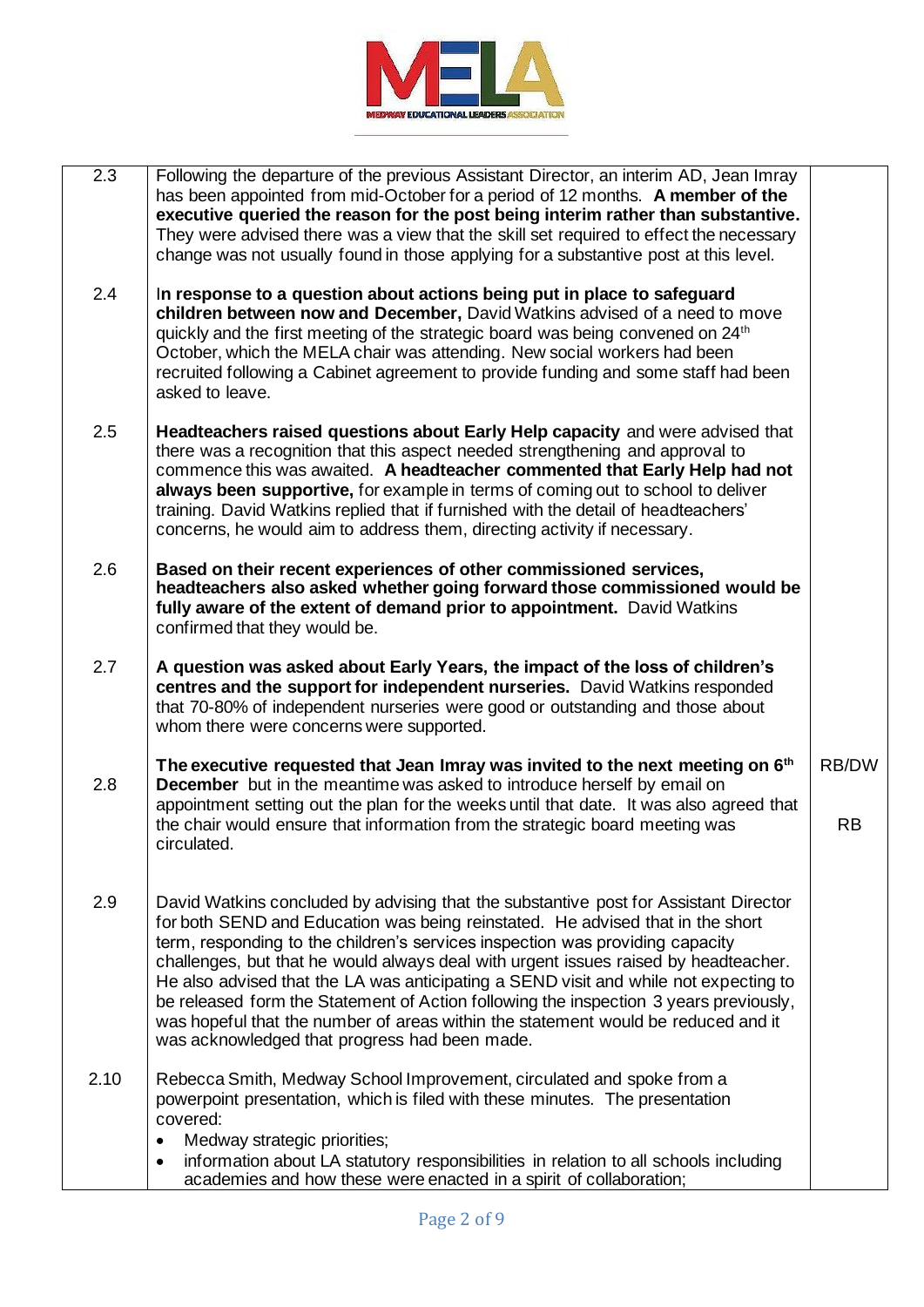

| 2.11 | a review of the headline data, indicating that while KS2 outcomes at combined<br>$\bullet$<br>remained static at 2% off National, performance in individual subject areas was<br>improving compared to other LAs;<br>a review of exclusions demonstrating a very marked downward trend, which was<br>$\bullet$<br>in part ascribed to targeted work with 20 schools, 79% of which were now below<br>in line with or below national benchmarks and all of whom had improved;<br>key priorities in terms of standards and leadership and management and the<br>$\bullet$<br>challenges in meeting them including fragmentation;<br>Moving forward including development of Zone working and aspects considered<br>$\bullet$<br>essential for this. The values of agreeing to share data was highlighted;<br>Moderation training;<br>$\bullet$<br>Information about Local Leaders of Education;<br>$\bullet$<br>SEND support programme and Medway parent and carers forum, from which had<br>$\bullet$<br>come a recommendation that transition principles to Secondary school were<br>formalised on a 'postcard'<br>Arrangements for HMI briefing.<br>$\bullet$<br>The Executive noted that the information about headteachers serving on                                                           |           |
|------|---------------------------------------------------------------------------------------------------------------------------------------------------------------------------------------------------------------------------------------------------------------------------------------------------------------------------------------------------------------------------------------------------------------------------------------------------------------------------------------------------------------------------------------------------------------------------------------------------------------------------------------------------------------------------------------------------------------------------------------------------------------------------------------------------------------------------------------------------------------------------------------------------------------------------------------------------------------------------------------------------------------------------------------------------------------------------------------------------------------------------------------------------------------------------------------------------------------------------------------------------------------------------------------------------|-----------|
| 2.12 | groups/forums needed updating. In response to a challenge about the strategic<br>oversight of the groups and ensuring feedback from the groups, the roles of the<br>Medway Education Partnership board (MEP), school improvement colleagues and<br>group representatives were discussed. It was agreed that it was sensible that the<br>MEP retained oversight but it was recognised that early meetings had lacked focus<br>and outward communication needed to be improved. Executive Members challenged<br>the MEP document that was circulated to Heads and how exactly it fitted in with<br>proactive change in education in Medway. MELA had not really been consulted on<br>with regards to MEP yet it was mentioned in the paperwork. David Watkins<br>suggested he had done a good job in both challenging Councillors and<br>communicating via the mechanisms that had been put in place but that MELA<br>needed to provide support. It was suggested that a clear process of feedback from<br>group/forum representatives back to the MELA executive and then circulated to all<br>would be a sensible approach.<br>In respect of the HMI briefing, headteacher noted that numbers were limited to 16<br>and agreed that places would be allocated across zones as fairly as possible. |           |
|      | Action: RB to circulate the powerpoint                                                                                                                                                                                                                                                                                                                                                                                                                                                                                                                                                                                                                                                                                                                                                                                                                                                                                                                                                                                                                                                                                                                                                                                                                                                            |           |
| 3    | <b>Feedback</b>                                                                                                                                                                                                                                                                                                                                                                                                                                                                                                                                                                                                                                                                                                                                                                                                                                                                                                                                                                                                                                                                                                                                                                                                                                                                                   | <b>RB</b> |
|      |                                                                                                                                                                                                                                                                                                                                                                                                                                                                                                                                                                                                                                                                                                                                                                                                                                                                                                                                                                                                                                                                                                                                                                                                                                                                                                   |           |
| 4    | This items was dealt with under item 2<br>Kate Barry - Education Safeguarding Lead.                                                                                                                                                                                                                                                                                                                                                                                                                                                                                                                                                                                                                                                                                                                                                                                                                                                                                                                                                                                                                                                                                                                                                                                                               |           |
|      |                                                                                                                                                                                                                                                                                                                                                                                                                                                                                                                                                                                                                                                                                                                                                                                                                                                                                                                                                                                                                                                                                                                                                                                                                                                                                                   |           |
| 4.1  | Kate Barry spoke from handouts, which she subsequently circulated and that are filed<br>with these minutes. Her briefing covered:                                                                                                                                                                                                                                                                                                                                                                                                                                                                                                                                                                                                                                                                                                                                                                                                                                                                                                                                                                                                                                                                                                                                                                 |           |
|      | Holiday contacts and the form for October had been modified to allow schools to<br>٠                                                                                                                                                                                                                                                                                                                                                                                                                                                                                                                                                                                                                                                                                                                                                                                                                                                                                                                                                                                                                                                                                                                                                                                                              |           |
|      | indicate whether contact could be made with them over the break. It was<br>highlighted that a MASH form was not required if social workers had all the                                                                                                                                                                                                                                                                                                                                                                                                                                                                                                                                                                                                                                                                                                                                                                                                                                                                                                                                                                                                                                                                                                                                            |           |
|      | information they required from the phonecall.                                                                                                                                                                                                                                                                                                                                                                                                                                                                                                                                                                                                                                                                                                                                                                                                                                                                                                                                                                                                                                                                                                                                                                                                                                                     |           |
|      | Training, which had been received well and in terms of the MASH education<br>$\bullet$<br>workshop appeared to have had impact as evidenced by improved practice.                                                                                                                                                                                                                                                                                                                                                                                                                                                                                                                                                                                                                                                                                                                                                                                                                                                                                                                                                                                                                                                                                                                                 |           |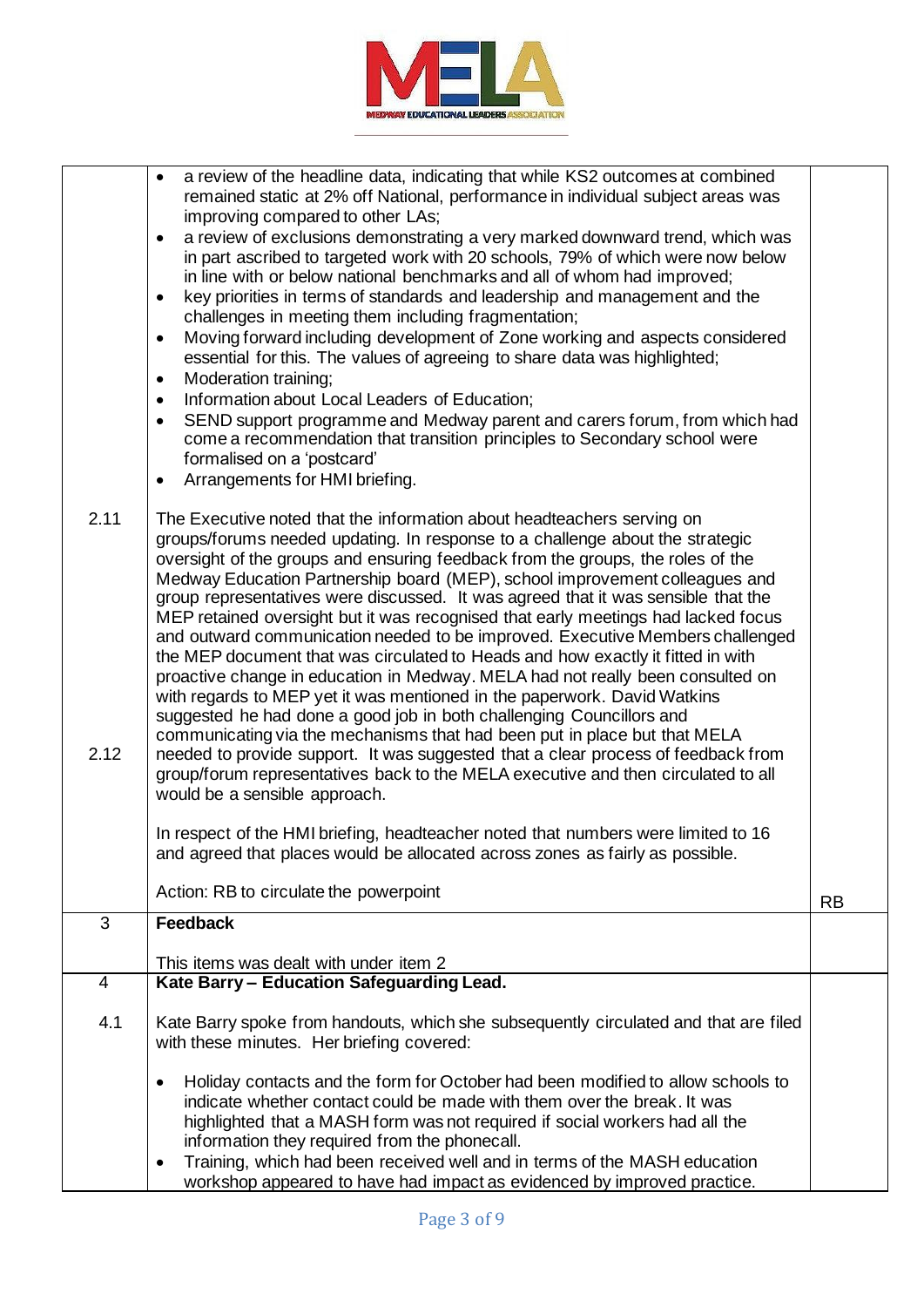

|            | There was no further training until after Christmas unless requested. The LADO<br>awareness raising training was expected to take place every other month and<br>would come to Zones if requested;<br>The safeguarding policy was available, and the broken link had been fixed<br>$\bullet$<br>The utilisation of Challenge and Escalation policy in Medway and the drive to<br>$\bullet$<br>ensure that all partners followed the process. Colleagues were encouraged to<br>attend the training if possible.<br>A wish to attend zone meetings where possible<br>$\bullet$<br>An ambition to set up a DSL drop in<br>$\bullet$<br>A reminder about anti-bullying week from 11-15 November<br>$\bullet$<br>The availability of plentiful resources for mental health awareness<br>$\bullet$<br>The safeguarding audit tool - it was felt that it was in parts overly cumbersome<br>$\bullet$<br>and repetitive, however, the action planning element was appreciated. A revised<br>version would be developed in partnership with MCSP based on feedback and<br>made available in the new year. Schools that had not yet completed and returned<br>the audit this year could choose whether to use the new excel version or the audit<br>from last year. Return rates had been poor the previous year at 60/120 and it<br>was hoped that this would improve. |                        |
|------------|---------------------------------------------------------------------------------------------------------------------------------------------------------------------------------------------------------------------------------------------------------------------------------------------------------------------------------------------------------------------------------------------------------------------------------------------------------------------------------------------------------------------------------------------------------------------------------------------------------------------------------------------------------------------------------------------------------------------------------------------------------------------------------------------------------------------------------------------------------------------------------------------------------------------------------------------------------------------------------------------------------------------------------------------------------------------------------------------------------------------------------------------------------------------------------------------------------------------------------------------------------------------------------------------------------------------------------------------------------------|------------------------|
| 4.2<br>4.3 | The Executive discussed presentation of the report to governors prior to submission<br>and agreed that it would be useful for a 'date by' to be set. The submission of the<br>Governors' minutes capturing governors having discussed the report was also raised;<br>it was suggested that the chair's comment could be used to evidence this rather than<br>submitting the minutes which would have to be completely redacted before sending<br>to the LA and was not an efficient use of time.                                                                                                                                                                                                                                                                                                                                                                                                                                                                                                                                                                                                                                                                                                                                                                                                                                                              |                        |
|            | The Executive commented on the timeliness of the KCSIE release/updated and<br>asked that if the opportunity arose at Government level, it would be helpful if it was<br>fed back that an earlier confirmed document rather than draft version of the guidance<br>would be helpful. The issue of the unavailability of the LADO during a lunch period<br>was raised. Ms Barry advised that cover should have been in place and she would<br>feed back the concern raised.<br>Action: RB to circulate the briefing notes to Heads.                                                                                                                                                                                                                                                                                                                                                                                                                                                                                                                                                                                                                                                                                                                                                                                                                              | KB<br><b>RB</b>        |
| 5          | Review of Terms of Reference & Improvement Plan for MELA EXEC 2019-2020                                                                                                                                                                                                                                                                                                                                                                                                                                                                                                                                                                                                                                                                                                                                                                                                                                                                                                                                                                                                                                                                                                                                                                                                                                                                                       |                        |
| 5.1        | The Executive discussed their terms of reference. With regard to bullet point 6,<br>members agreed that due to having been cautious with spend and deriving sufficient<br>additional income from the conference, it had not been necessary to charge schools<br>a subscription this year, or indeed previous years. It was agreed to retain the bullet<br>point within the terms of reference but to add a note to the website to the effect of this<br>minute that this year schools would not be charged for being a member of MELA.<br>This led to a discussion about the website and its utilisation to promote local CPD. It<br>was agreed that the Chair would email schools, CPD providers and the LA reminding<br>them of the MELA website and inviting them to provide a link to the website. Kathy<br>Sexton to update the MELA website. A rider would also be placed on the website to<br>invite schools to submit opportunities if they wished                                                                                                                                                                                                                                                                                                                                                                                                    | <b>KS</b><br><b>KS</b> |
|            |                                                                                                                                                                                                                                                                                                                                                                                                                                                                                                                                                                                                                                                                                                                                                                                                                                                                                                                                                                                                                                                                                                                                                                                                                                                                                                                                                               |                        |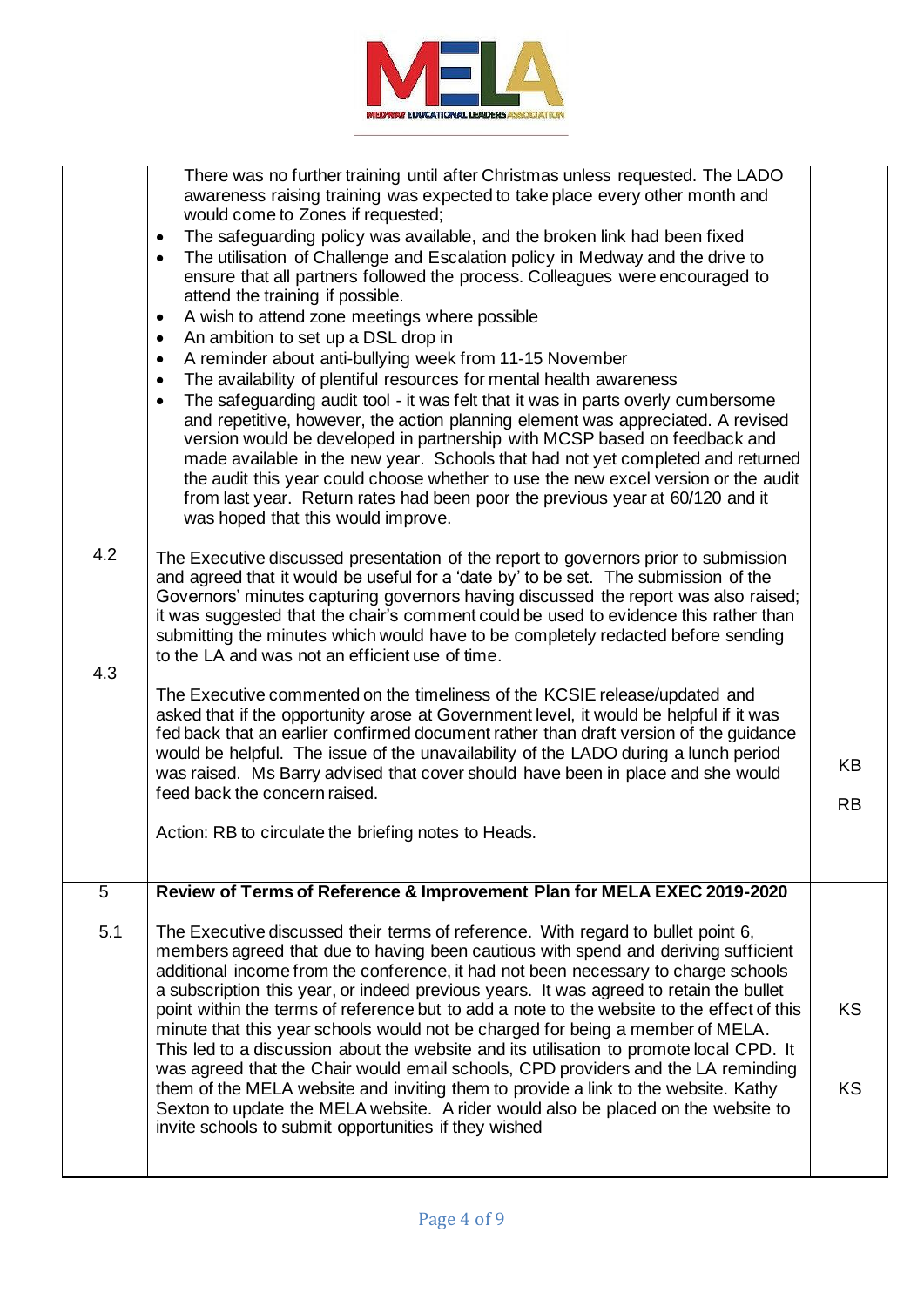

| 5.2 | The Executive reviewed the previous year's plan and went on the discuss<br>development priorities for the year. These were agreed as:<br>having an influencing voice in commissioning;<br>standards including changes to assessment, zone data, reception baseline<br>and GPAS;<br>RSE, the wider curriculum and the implication of the new Ofsted framework;<br>wellbeing and retention. The Executive discussed how to promote Medway<br>as a location of choice for teachers, and the opportunity for MELA to be a<br>force in bringing schools together to achieve this. |                |
|-----|------------------------------------------------------------------------------------------------------------------------------------------------------------------------------------------------------------------------------------------------------------------------------------------------------------------------------------------------------------------------------------------------------------------------------------------------------------------------------------------------------------------------------------------------------------------------------|----------------|
|     | An active voice in funding including the possibility of a collective letter to parents, and<br>improving communication were also discussed.<br>The Executive agreed on the importance of developing a living plan with appropriate                                                                                                                                                                                                                                                                                                                                           | Zone<br>chairs |
| 5.3 | milestones to support these strands being taken forward and that development of the<br>plan should be a shared endeavour. It was agreed that the Zone chairs formed a<br>working party, which would meet on 11 <sup>th</sup> November at 1pm at Chattenden.                                                                                                                                                                                                                                                                                                                  |                |
| 6   | Membership of various LA led committees/working groups and how this is<br>comprised                                                                                                                                                                                                                                                                                                                                                                                                                                                                                          |                |
| 6.1 | The current membership list of the schools forum was circulated and the purpose,<br>processes and representation of the group was discussed. It was agreed that Maria<br>Beaney be invited to the next meeting.                                                                                                                                                                                                                                                                                                                                                              | <b>RB</b>      |
| 6.2 | The Executive discussed the challenges of co-ordinating communication from the<br>myriad groups and ensuring effective onward communication of key messages to all<br>schools. It was agreed that the chair would email all headteachers advising that if<br>they sat on any group they should email all colleagues in advance of the meeting to<br>enquire whether they wished anything to be raised and should subsequently email<br>the chair with any matters for onward circulation, which he would co-ordinate and<br>communicate.                                     | <b>RB</b>      |
| 6.3 | The chair undertook to try to establish an up to date list of all groups and membership<br>with the LA. It was agreed that Zone chairs would seek representation from their                                                                                                                                                                                                                                                                                                                                                                                                  | <b>RB</b>      |
|     | Zones to meet with Ruth Wells with regard to moderation, asking them to<br>communicate their name to the chair before the end of term so that he could co-<br>ordinate a date.                                                                                                                                                                                                                                                                                                                                                                                               | Zone<br>chairs |
| 6.4 | The Executive discussed the importance of representation at group being drawn from<br>a wide pool and not just Executive committee members. They also expressed<br>concern that the headteacher representing schools on the SEND improvement board<br>did not attend zone meetings. It was agreed that the chair would speak to the<br>relevant headteacher about their attendance at the Improvement Board meetings.                                                                                                                                                        | <b>RB</b>      |
| 6.5 | The Executive discussed representation at the HMI briefing on 26 <sup>th</sup> November and<br>agreed that three places should be offered to each zone, with priority given to those<br>who were most likely to be inspected soonest. It was agreed that Anne Robinson<br>attend on behalf of governors.                                                                                                                                                                                                                                                                     | Zone<br>chairs |
| 6.6 | The Executive discussed representation on the Children's Services Strategic<br>Improvement board, and agreed that this would be best served by the Chair himself.                                                                                                                                                                                                                                                                                                                                                                                                            |                |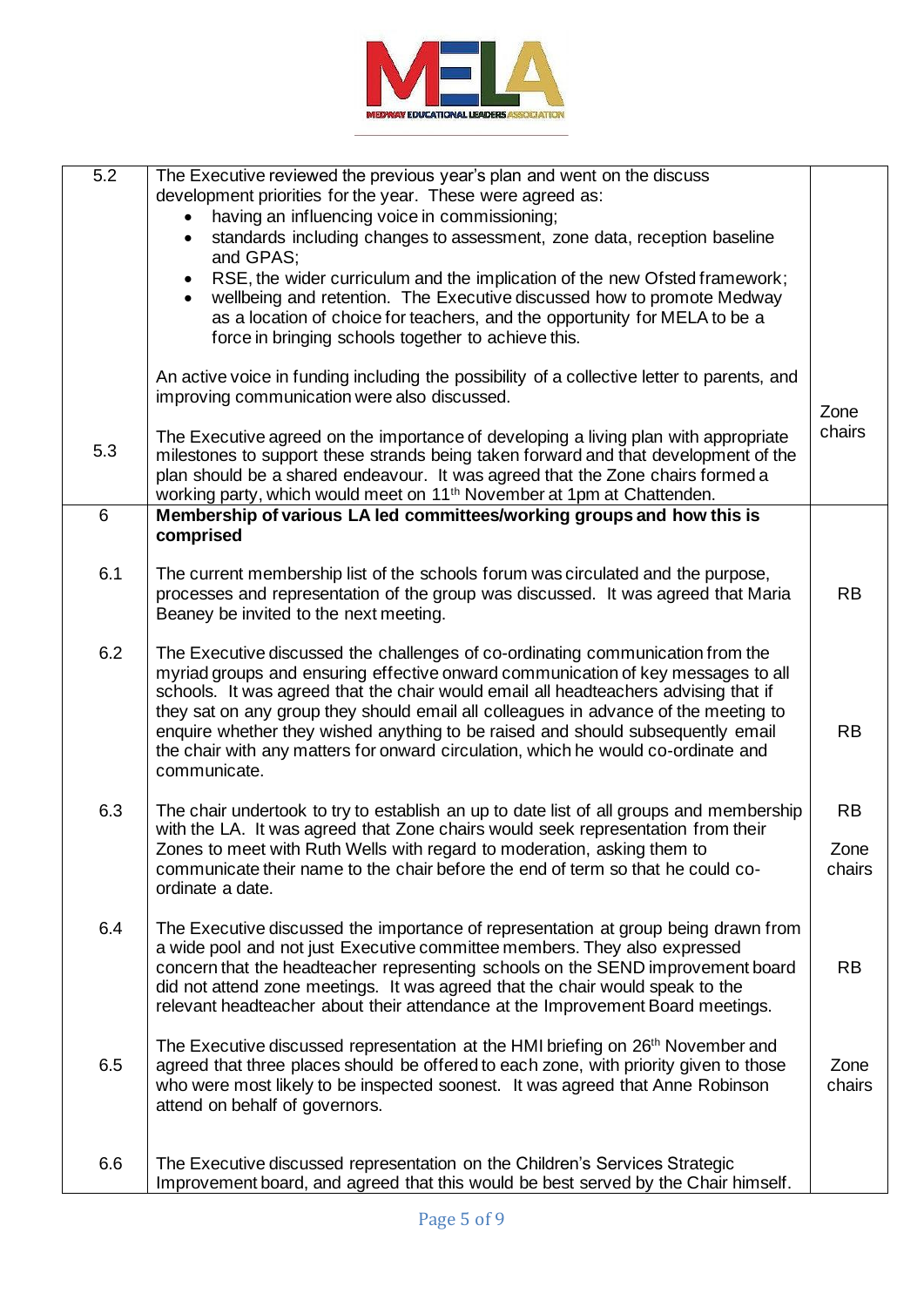

| $\overline{7}$ | <b>MELA Finance</b>                                                                                                                                                                                                                                                                                                                                                                                                                                                                                                                                                                                                                                                                                                                                                                                                                                      |                        |
|----------------|----------------------------------------------------------------------------------------------------------------------------------------------------------------------------------------------------------------------------------------------------------------------------------------------------------------------------------------------------------------------------------------------------------------------------------------------------------------------------------------------------------------------------------------------------------------------------------------------------------------------------------------------------------------------------------------------------------------------------------------------------------------------------------------------------------------------------------------------------------|------------------------|
| 7.1            | The chaired shared the finance spreadsheet, which he undertook to email to Kathy<br>Sexton for website. Overall the position was healthy with a small number of debts<br>from the conference, which were being chased.                                                                                                                                                                                                                                                                                                                                                                                                                                                                                                                                                                                                                                   | <b>RB</b>              |
| 7.2            | It was agreed that Lawrie Rose's services would be called upon to support the<br>organisation of the next conference.                                                                                                                                                                                                                                                                                                                                                                                                                                                                                                                                                                                                                                                                                                                                    |                        |
| 8              | <b>Simon Plummer, MSCP</b>                                                                                                                                                                                                                                                                                                                                                                                                                                                                                                                                                                                                                                                                                                                                                                                                                               |                        |
| 8.1            | Simon Plummer circulated and spoke to a power point presentation which is filed with<br>these minutes. The presentation covered: the background of the transition from the<br>safeguarding board to safeguarding partnership; its purpose, partners, structure and<br>key areas of work. Executive members queried whether the partnership being<br>chaired by the Director for Children and Adults' Services was appropriate given<br>the Local Authority's inspection status. They were advised that Eleanor Brazil<br>was playing a key role in setting the partnership's priorities, that the safeguarding<br>partnership would report into the strategic improvement board, which would be<br>chaired by Ms Brazil and that an independent scrutineer was being appointed.                                                                          |                        |
| 8.2            | The Executive also sought clarification as to the co-ordination of groups<br>feeding into the partnership's work, which it was acknowledged remained an area<br>for development. They shared frustrations and concerns about the number of cases<br>that in their view should be meeting thresholds for action by social care but were not.<br>They asked about the MCSP's ability to influence practice at a practical level<br>and how schools could work with the MCSP to ensure systems and processes<br>were sufficiently robust that Medway did not find itself the subject of future<br>serious case review. Simon Plummer advised that a leadership forum was being<br>established to enable an open dialogue between all partners, including schools, and<br>that if was felt the independent scrutineer would provide the necessary oversight. |                        |
| 8.3            | The Executive suggested that a voice at a leadership forum may not be enough<br>and that in addition to the three statutory partners, there should be<br>representation from the education sector at the MCSP executive forum. They<br>also asked that they were advised of the identity of the independent scrutineer on<br>appointment and that they were invited to attend a MELA executive meeting as soon<br>as possible after the meeting. Simon Plummer undertook to feed the views of the<br>Executive back.                                                                                                                                                                                                                                                                                                                                     | <b>SP</b><br><b>RB</b> |
| 9              | <b>Minutes from Previous Meeting</b>                                                                                                                                                                                                                                                                                                                                                                                                                                                                                                                                                                                                                                                                                                                                                                                                                     |                        |
| 9.1            | The minutes from the previous meeting held $5th$ July 2019 were agreed as a true<br>record and signed by the chair.                                                                                                                                                                                                                                                                                                                                                                                                                                                                                                                                                                                                                                                                                                                                      |                        |
| 9.2            | Other than the following, all actions were complete and there were no further matters<br>arising                                                                                                                                                                                                                                                                                                                                                                                                                                                                                                                                                                                                                                                                                                                                                         |                        |
|                | It was agreed that Kathy Sexton would email the funding impact form to zone                                                                                                                                                                                                                                                                                                                                                                                                                                                                                                                                                                                                                                                                                                                                                                              | <b>KS</b>              |
|                | chairs for their completion<br>The chair undertook to follow up with Jon Carthy in respect of MELA leading<br>$\bullet$<br>on schools demonstrating a more active voice in the national discourse on<br>funding                                                                                                                                                                                                                                                                                                                                                                                                                                                                                                                                                                                                                                          | <b>RB</b>              |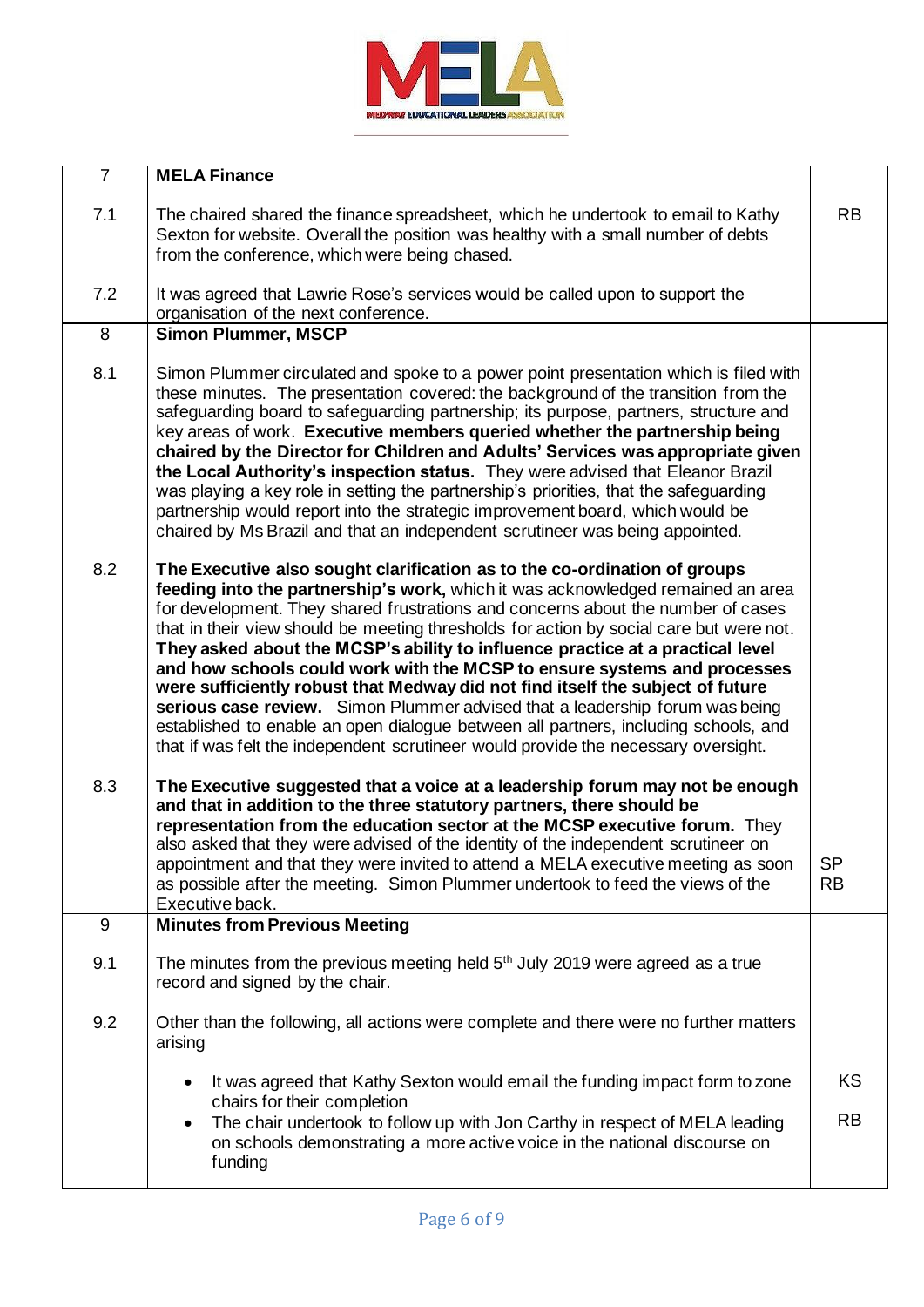

|      | Following on from the discussions about promoting MELA and promoting<br>$\bullet$<br>Medway, it was agreed that all members of the executive committee should<br>be able to tweet on the MELA account. It was agreed to ask Barry Symons to<br>share the log in details                                                                                                                                                                                                                                                                                                                                | <b>RB</b> |
|------|--------------------------------------------------------------------------------------------------------------------------------------------------------------------------------------------------------------------------------------------------------------------------------------------------------------------------------------------------------------------------------------------------------------------------------------------------------------------------------------------------------------------------------------------------------------------------------------------------------|-----------|
|      | It was noted that Paul Clarke would attend the meeting in December<br>$\bullet$<br>The chair undertook to email the final copy of the minutes to Kathy Sexton to<br>make available on the website                                                                                                                                                                                                                                                                                                                                                                                                      | <b>RB</b> |
| 10   | <b>Feedback from Local Authority Meeting</b>                                                                                                                                                                                                                                                                                                                                                                                                                                                                                                                                                           |           |
|      | It was confirmed that the actions from the meeting had already been circulated. It<br>was agreed that the main content had already been discussed under item 2.<br>Nickie Forrest provided a brief overview of the overview and scrutiny committee on<br>which she sat, commenting on its usefulness in gaining a broader perspective of the<br>local political landscape in respect of education. The papers from all committee<br>meetings are public documents and can be accessed at<br>https://democracy.medway.gov.uk/mgListCommittees.aspx?bcr=1                                                |           |
| 11   | <b>ZONE Feedback</b>                                                                                                                                                                                                                                                                                                                                                                                                                                                                                                                                                                                   |           |
| 11.1 | Zone chairs fed back on their meetings since the last executive committee meeting.                                                                                                                                                                                                                                                                                                                                                                                                                                                                                                                     |           |
| 11.2 | Zone 1<br>Attendance had been low in what was a small zone. It was noted that there<br>$\bullet$<br>had been a number of headship changes, which may have impacted this.<br>The zone funding had been committed to a Jenny Mosely training at Barnsole.                                                                                                                                                                                                                                                                                                                                                |           |
| 11.3 | Zone 2<br>The meeting had been well attended with almost a full complement.<br>٠<br>Matters discussed had included the fair access panel; Zone data, for which<br>$\bullet$<br>agreement to share had been given; feedback from the Zone chairs meeting<br>with the LA; feedback from Kirstine Boone, a serving inspector on the group<br>about inspection and from the headteacher at Kingfisher who had been<br>inspected under the most recent framework. A request was made that the<br>powerpoint from Ms Boone's training was made shared; information about<br>training trauma informed schools | DI        |
| 11.4 | Zone 3<br>Zone data had been discussed and reading in addition to GPAS had been<br>$\bullet$<br>been identified as key issue for the zone<br>A provisional date of 19 March had been set for a zone conference<br>addressing the above and possibly attainment gender gaps, to which all<br>zones would be invited<br>Wendy Vincent had attended and given a useful presentation on SEND<br>funding including high needs. It was expected that she would be attending all<br>zones.                                                                                                                    |           |
| 11.5 | Zone 4<br>Good attendance was noted at 16 from 21 members<br>Matters discussed included the fair access panel, zone data, which<br>$\bullet$<br>highlighted reading as an issue in the zone, feedback on the chairs meeting<br>with the LA                                                                                                                                                                                                                                                                                                                                                             |           |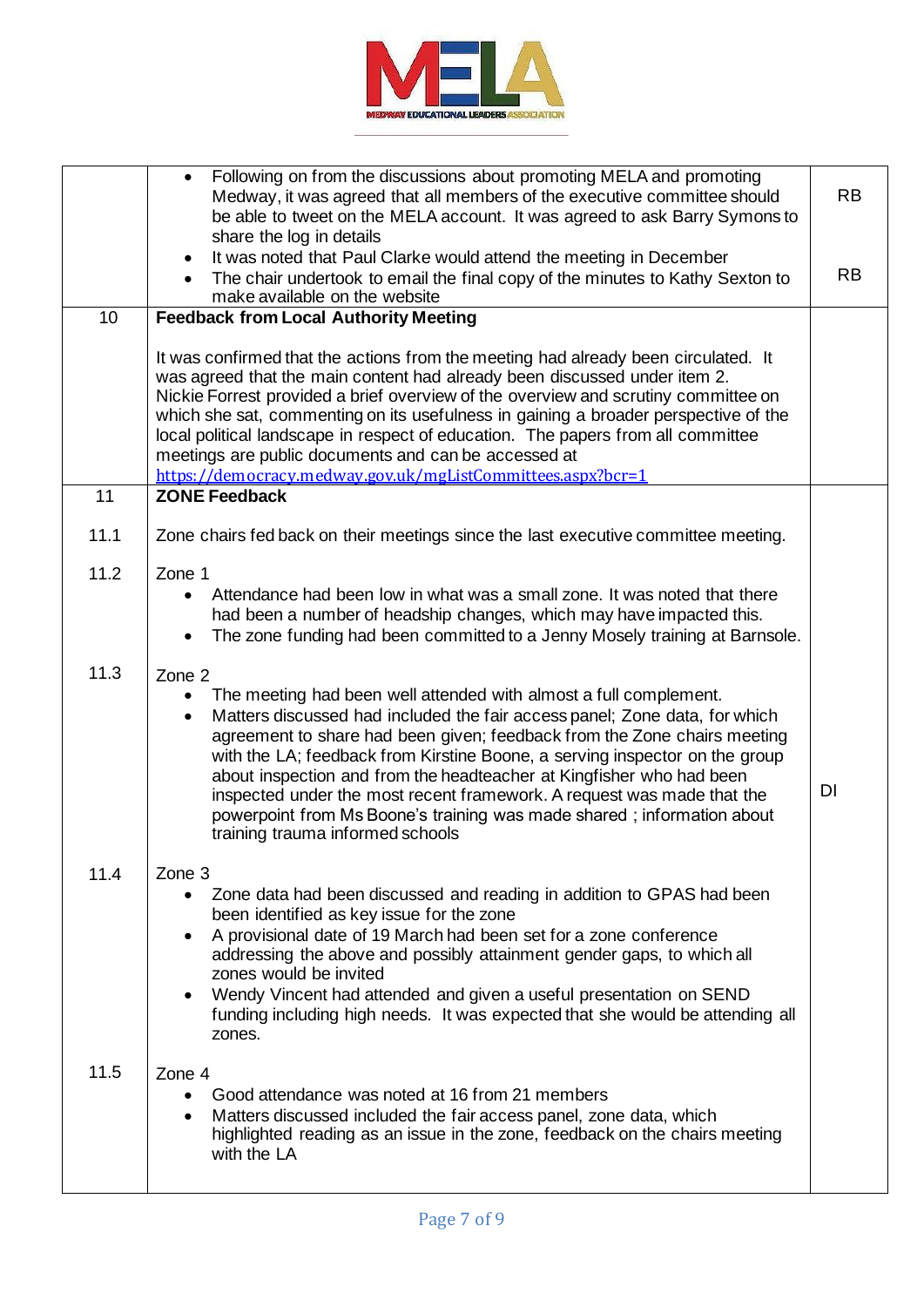

| 11.6 | A pro-forma had been designed highlighting individual school strengths and<br>$\bullet$<br>challenges to inform and co-ordinate mutual support<br>The issue of schools being used as polling station was raised. It was noted<br>that the Director of Education and others had spoken to electoral services to<br>no avail. It was suggested that local rotas were established, the support of<br>the NAHT was harnessed and/or that parents were encouraged to petition the<br>Council. It was agreed that the chair would liaise with Jon Carthy in respect of<br>advice and/or pro forma that could be circulated to schools.                                                                                                                                                                                                                                                                     | <b>RB</b>  |
|------|------------------------------------------------------------------------------------------------------------------------------------------------------------------------------------------------------------------------------------------------------------------------------------------------------------------------------------------------------------------------------------------------------------------------------------------------------------------------------------------------------------------------------------------------------------------------------------------------------------------------------------------------------------------------------------------------------------------------------------------------------------------------------------------------------------------------------------------------------------------------------------------------------|------------|
|      | The chair agreed to forward details for Clive Davis from Focus Education to the Vice<br>chair, if she was unable to find details on the internet. It was suggested that he might<br>be a good speaker for the MELA conference.                                                                                                                                                                                                                                                                                                                                                                                                                                                                                                                                                                                                                                                                       | <b>RB</b>  |
| 12   | <b>Discussion about Lead Practitioner Programme</b>                                                                                                                                                                                                                                                                                                                                                                                                                                                                                                                                                                                                                                                                                                                                                                                                                                                  |            |
|      | A summary of the proposed programme had been circulated and the chair read out<br>an email from Esther Cook, seeking facilitators for the programme.                                                                                                                                                                                                                                                                                                                                                                                                                                                                                                                                                                                                                                                                                                                                                 |            |
|      | The Executive discussed the proposal and while they had no issues with the principle<br>were concerned about the practicalities, including demand, capacity and quality<br>assurance. A view was also expressed that it was for MTSA rather than MELA to<br>take responsibility for sourcing facilitators, although if individual Heads wished to<br>facilitate programmes, this was their prerogative. It was agreed that the chair would<br>provide this feedback to Esther Cook                                                                                                                                                                                                                                                                                                                                                                                                                   | <b>RB</b>  |
| 13   | Feedback from Snapdragons Launch and ongoing issues with Snapdragons.                                                                                                                                                                                                                                                                                                                                                                                                                                                                                                                                                                                                                                                                                                                                                                                                                                |            |
| 13.1 | The Chair shared his notes from the launch, which included that: each school was<br>now allocated a school nurse for 3 days per year; the views of MELA had been taken<br>into account and the referral form and diagnostic form was now available as a PDF;<br>drop ins were taking place; the majority of the case backlog had been cleared; the<br>service now had a full complement of nurses; drop in support surgeries for SENCOs<br>were now being supported on 15 <sup>th</sup> October, 14 <sup>th</sup> January and 2 <sup>nd</sup> June; the website<br>had been updated with this information, which was also mailed direct to SENCOs;<br>duty desk arrangements had been revised and all therapists were now available on<br>Mondays to speak on the phone to schools or parents; core standards had been<br>launched and free training on Hopscotch was available for bronze partners. |            |
| 13.2 | The process for getting on to various pathway was discussed and it was noted that<br>there was no pathway for global delay. The chair agreed to seek clarification from<br>Caron Campbell about this pathway. The conclusion was drawn that the service was<br>moving in the right direction.                                                                                                                                                                                                                                                                                                                                                                                                                                                                                                                                                                                                        | <b>RB</b>  |
| 14   | <b>AOB</b>                                                                                                                                                                                                                                                                                                                                                                                                                                                                                                                                                                                                                                                                                                                                                                                                                                                                                           |            |
| 14.1 | <b>Fair Access panel</b><br>Dean Brewer advised that following feedback, amendments had been made to the<br>protocol and Simon Harrington now needed colleagues to review these. He<br>highlighted the amendment for the benefit of Zone chairs, that each Zone needed to<br>elect 2 representative and that they and must have decision-making authority in<br>respect of all schools in the zone and should think about reserves in the event those<br>individuals were unable to attend. It was agreed that the role of MELA executive<br>members was now to encourage all Headteachers to respond to the final stage of the<br>consultation. Comments were made about the opportunity for schools to attend as                                                                                                                                                                                   | <b>ALL</b> |